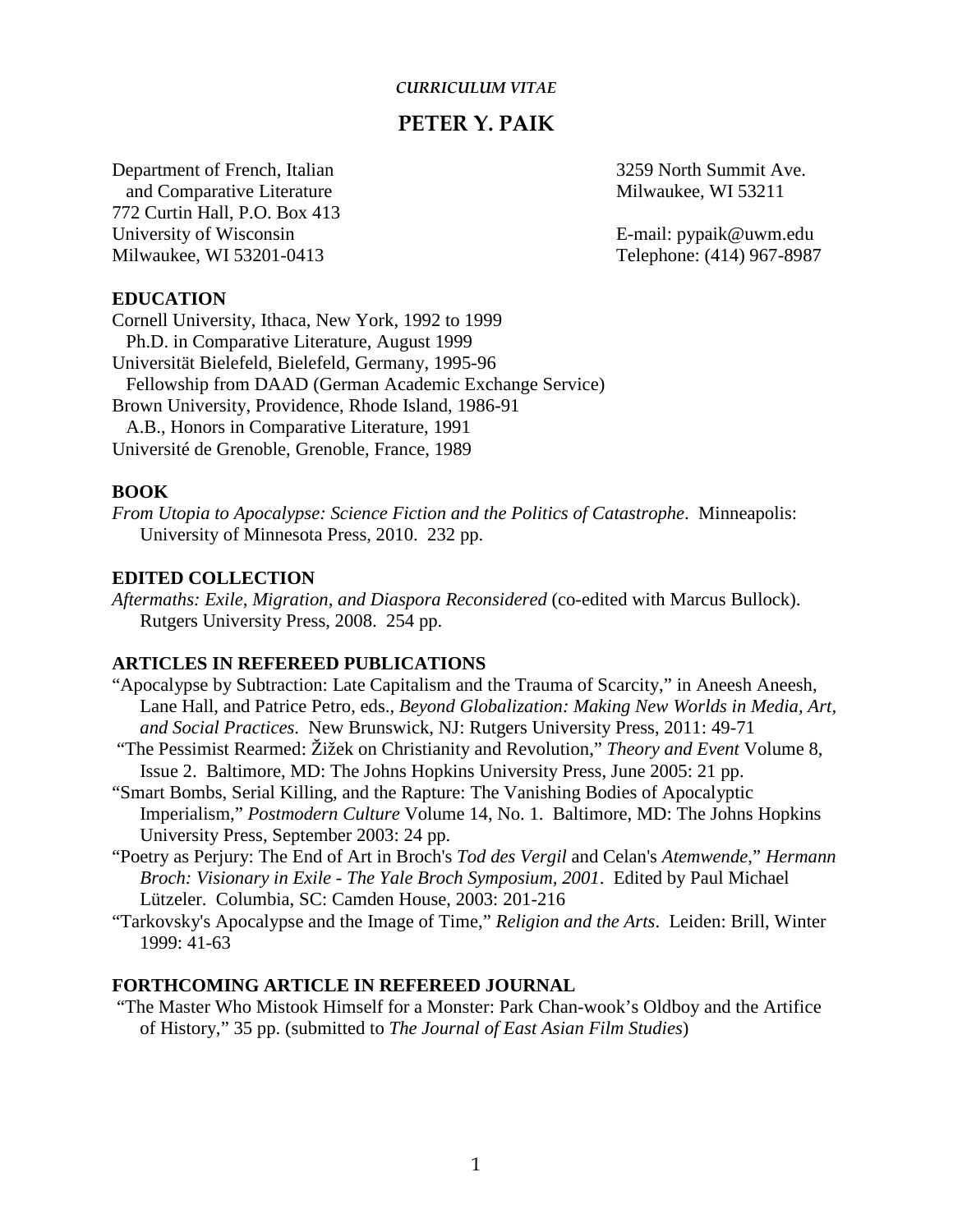#### **FORTHCOMING ESSAY COLLECTION**

*Debt: Ethics, the Environment, and the Economy* (co-edited with Merry Wiesner-Hanks). Bloomington, IN: Indiana University Press, forthcoming 2013

### **ARTICLE AND MANUSCRIPT REVIEWING**

Manuscript Reviewer, University of Minnesota Press and Harvard University Press

Reader for the journals *Postmodern Culture* (Johns Hopkins University Press), *Positions* (Duke University Press), *The Explicator* (Taylor and Francis), *Anthropological Quarterly* (George Washington University), *The Tamkang Review* (Tamkang University, Taiwan)

# **BOOK AND FILM REVIEWS**

Review of *Apocalypse: From Antiquity to the Empire of Modernity* by John Hall, *Sociological Review* 60.3 (August 2012)

- Review of *Korea's Occupied Cinemas, 1893–1948: The Untold History of the Film Industry* by Brian Yecies and Ae-Gyung Shim, *The Journal of Korean Studies* 17.2 (2012)
- Review of *The Politics of Survival* by Marc Abélès, *Theory and Event* 14.1 (2011)
- Review of *Music in the Work of Broch, Mann, and Kafka* by John Hargraves, *The German Quarterly*, Volume 77, Number 2. Georgetown: Spring 2004

Review of *Sorum*, *The Cinema Journal*, Volume 1, Issue 2. Pickerington, OH: July-August 2002 Reviews of Korean films: *Failan, Peppermint Candy, My Heart,* and *The Quiet Family*, *Asian* 

*American Village@IMDiversity.com*. New Orleans, LA: July-August 2002

"Apocalypse Lost," a review of *Omens of Millennium* by Harold Bloom, *The Bookpress*. Ithaca NY: March 1997

# **OTHER PUBLICATIONS**

"Zombies and Other Strangers: Thoughts on Robert Kirkman's *The Walking Dead*." Post for the University of Minnesota Press Blog (26 January 2011)

http://www.uminnpressblog.com/2011/01/zombies-and-other-strangers-thoughts-on.html "The Figure of the Gangster and the Rise of Korean Cinema: A Response to Chris Berry's 'Full-Service Cinema' and Hyangsoon Yi's 'Old Masters and New Cinema: Korean Film in Transition,'" *Text and Context of Korean Cinema: Crossing Borders* - *Proceedings of the 9th Annual Hahn Moo-Sook Colloquium in the Korean Humanities*, 2002. Edited by Young-Key

Kim-Renaud and R. Richard Grinker. Washington, DC: The George Washington University, 2003: 37-40

#### **PAPERS AND CONFERENCES**

#### **Invited Lectures and Presentations**

"Cruel Stories of Youth: The South Korean Anti-Teen Movie," **Transgression as a Secular Value: Korea in Transition?**, Nam Center for Korean Studies, University of Michigan, Ann Arbor, October 26, 2013

"Stultifying the *Watchmen*," **The Politics of Adaptation**, University of Mainz and the University of Amsterdam, Frankfurt-am-Main, September 25, 2013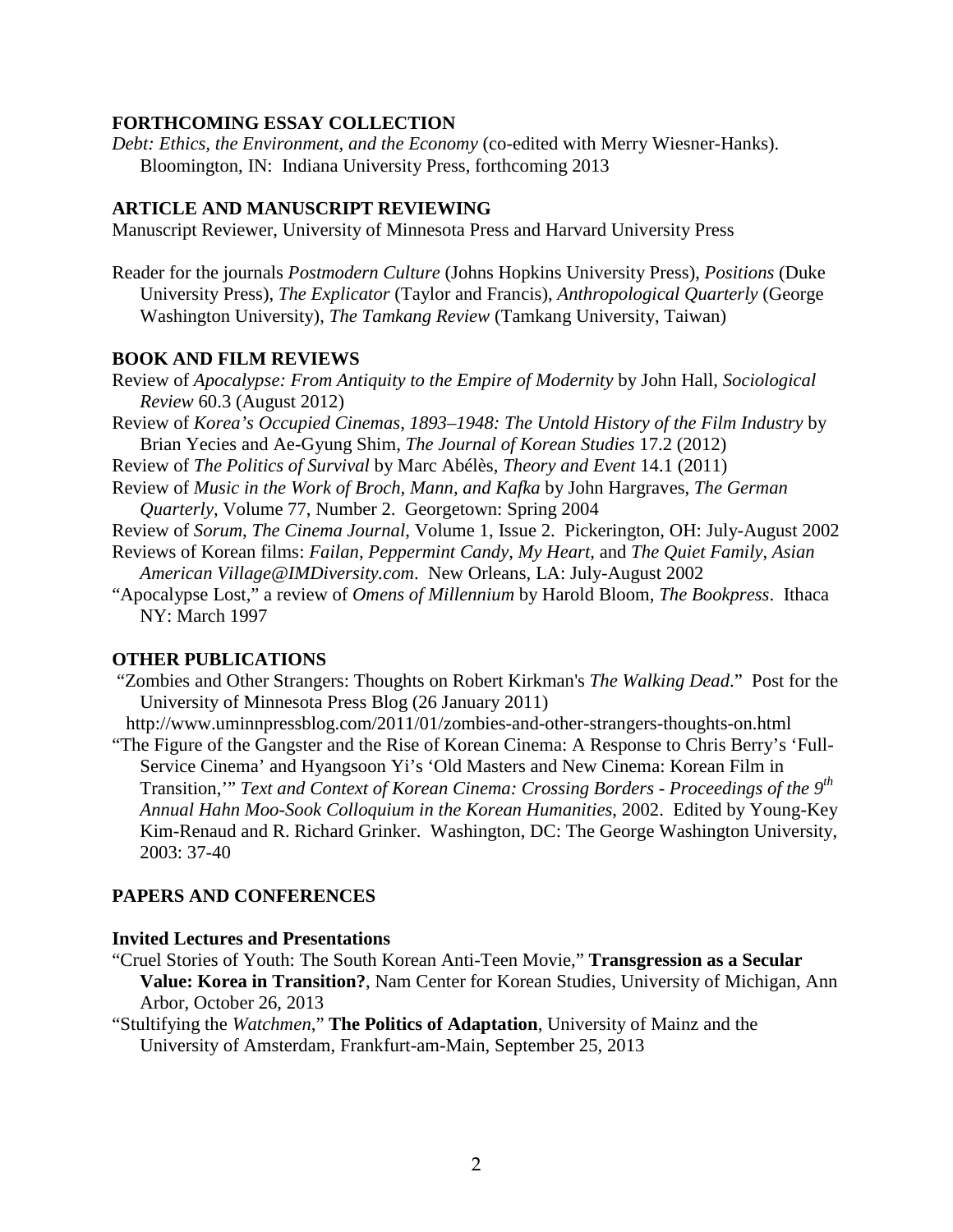- "Accidental Mastery: On the Fate of Self-Overcoming in Mass Democracy," **Distinguished Lecture Series**, Department of English, Yonsei University, Seoul, South Korea, October 13, 2011
- "Apocalypse by Subtraction: The Trauma of Scarcity in Late Capitalism," **Cultural Studies Colloquium**, Kyung Hee University, Yongin, South Korea, June 1, 2011, and **English Department Colloquium**, Ewha Womans University, Seoul, South Korea, June 2, 2011. Also given at **Film and Visual Culture/Centre for Modern Thought.** University of Aberdeen, May 31, 2010
- "The Master Who Mistook Himself for a Monster: Oldboy and the Artifice of History," **Cinema Forum, Busan International Film Festival**. Busan, South Korea, October 12, 2011. Also given at the **Yonsei Yeongwol Forum in Korean Studies**. Yeongwol, South Korea, May 23, 2011
- "Failures of Forgiveness: On Lee Chang-dong's *Secret Sunshine*," **Rethinking Korean Religions**. Sogang University, Seoul, South Korea, May 20, 2011
- "Cadmus and the Stone: On Science Fiction and Political Theology," **Comparative Literature Symposium - Revisiting: Nation, Language and Diaspora.** Cornell University, November 17, 2007
- "From Utopia to Apocalypse: Progress as Secular Fundamentalism," **Nexus: Religion and Nation**. University of Tennessee, April 7, 2006
- "Globalizing Aliens: Cosmology and Conspiracy in Jang Joon-Hwan's *Save the Green Planet*," **East Asian Studies Colloquium.** Cornell University, December 2, 2004
- "The Politics of Destruction in Hayao Miyazaki's *Nausicaä of the Valley of Wind* and Alan Moore's *Watchmen*," **Schoolgirls and Mobilesuits: Culture and Creation in Manga and Animé**. Minneapolis College of Art and Design, September 25, 2004
- "Poetry as the Practice of Dying: Hermann Broch's *Der Tod des Vergil*," **Comparative Literature Colloquium**. Seoul National University, Seoul, South Korea, May 19, 2000

## **Conference Papers**

- "South Korean Cinema and the Experience of Compressed Modernity," **World Cinemas, Global Networks**. Center for International Education, University of Wisconsin-Milwaukee. Milwaukee, WI, April 29, 2012
- "Love of Tragedy, Fear of Conversion: On Michel Houellebecq's The Possibility of an Island," **American Comparative Literature Association**. Providence, RI, March 31, 2012
- "Doing What Comes Unnaturally: The Gnostic Zombie in Robert Kirkman's *The Walking Dead*," **American Political Science Association**. Seattle, WA, September 1, 2011
- "Forgiving Democracy: On Park Chan-wook's *Lady Vengeance*," **American Comparative Literature Association**. Vancouver, BC, April 2, 2011
- "Mysticism and Utopia," **Society for Utopian Studies**. Milwaukee, WI, October 29, 2010
- "Superhero Geopolitics: Achieving Utopia in Alan Moore's *Watchmen*," **International**
- **Comparative Literature Association**. Seoul, South Korea, August 16, 2010
- "Radicalism and Realpolitik: Political Realism in the Comics of Alan Moore," **Magus: Transdisciplinary Approaches to the Work of Alan Moore**. Northampton, UK, May 29, 2010
- "Contriving Commitment: Theology and the Overcoming of Bare Life," **American Comparative Literature Association**. New Orleans, LA, April 4, 2010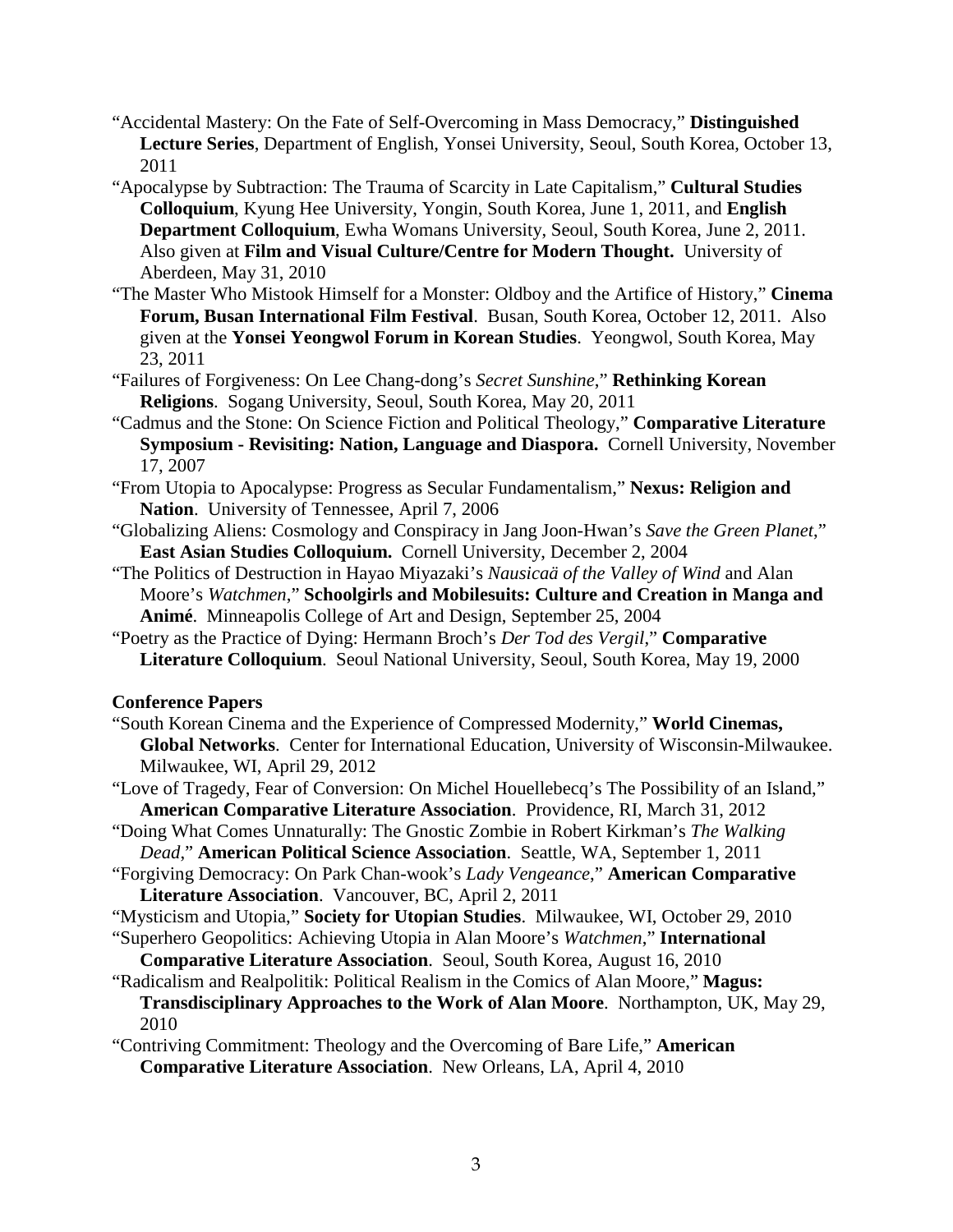- "Between Authoritarianism and Democracy: The Tragic Art of Park Chan-wook," **Society for Cinema and Media Studies**. Los Angeles, March 17, 2010
- "Watchmen: From Comic to Film," **MLA Convention**. Philadelphia, December 28, 2009
- "An Invincible Subject? Some Notes on Radical Freedom," **American Comparative Literature Association**. Cambridge, MA, March 29, 2009
- "Tales of the Inhuman," **MLA Annual Convention.** San Francisco, December 29, 2008
- "A Utopian Afterlife?: On *Haibane Renmei*," **Society for Utopian Studies**. Portland, Maine, October 31, 2008
- "On Saints and Cannibals," **Colloquium on Violence and Religion**. Riverside, June 19, 2008
- "Conspiracy and the Denial of Tragedy," **American Comparative Literature Association**. Long Beach, April 26, 2008
- "Platonism and Universality: Broch, Badiou, and Žižek," **MLA Convention.** Chicago, December 27, 2007
- "Relativism and Secular Fundamentalism," **Fundamentalism, Violence and Vision, Center for 21st Century Studies.** University of Wisconsin-Milwaukee, November 2, 2007
- "Superheroes as Revolutionaries: An Encounter Between Utopia and Political Theology," **Society for Utopian Studies**. Toronto, Canada, October 5, 2007
- "Saintliness and Tragedy: On Hayao Miyazaki's Nausicaa of the Valley of Wind," **MAFLL** (Master of Arts in Foreign Languages and Literatures) **Colloquium**. University of Wisconsin-Milwaukee, May 2, 2007
- "Repeating Hobbes: Decadence, Disorder, and Protection," **American Comparative Literature Association**. Puebla, Mexico, April 21, 2007
- "A Legend Beyond Žižek?: Schlöndorff's *Rita* and Militant Subjectivity," **Society for Cinema and Media Studies**. Chicago, March 9, 2007
- "Political Theology and Science Fiction: On Alan Moore's *Miracleman*," **Louisville Conference on Literature and Culture Since 1900**. Louisville, KY, February 22, 2007
- "The Defense of Necessity: On Jang Joon-Hwan's *Save the Green Planet*," **Midwest Modern Language Association**. Chicago, November 10, 2006. Revised version of the presentation given at the East Asian Studies Colloquium, Cornell University
- "Ecce Homo Sacer: Kojève's Influence on Agamben's Biopolitics," **American Comparative Literature Association**. Princeton, NJ, March 24, 2006
- "Representing the Unjust War: Science-Fiction and Imperial Fact," **MLA Convention**. Washington, DC, December 29, 2005
- Response to James K. A. Smith, "Whose City? Which Freedom? Augustinian Reflections on Empire, the Market, and American Foreign Policy," **Center for 21st Century Studies**. University of Wisconsin-Milwaukee, December 9, 2005
- "The Political Theology of Science-Fiction: Alan Moore's *Watchmen*," **Midwest Modern Language Association**. Milwaukee, November 12, 2005
- "The Artificial Angel: The Fate of the Leviathan in Hideaki Anno's *Neon Genesis Evangelion*," **Panel on Hideaki Anno's End of Evangelion**. University of Wisconsin-Milwaukee, November 5, 2005
- "Killing Cain, or, The Afterlife of Enmity," **International Association for Philosophy and Literature**. Helsinki, June 2, 2005
- Respondent, "Histories and Geographies of Difference: A Symposium on Australia and America - The Writer's and Artist's Perspective," **Center for 21st Century Studies**. University of Wisconsin-Milwaukee, October 29, 2004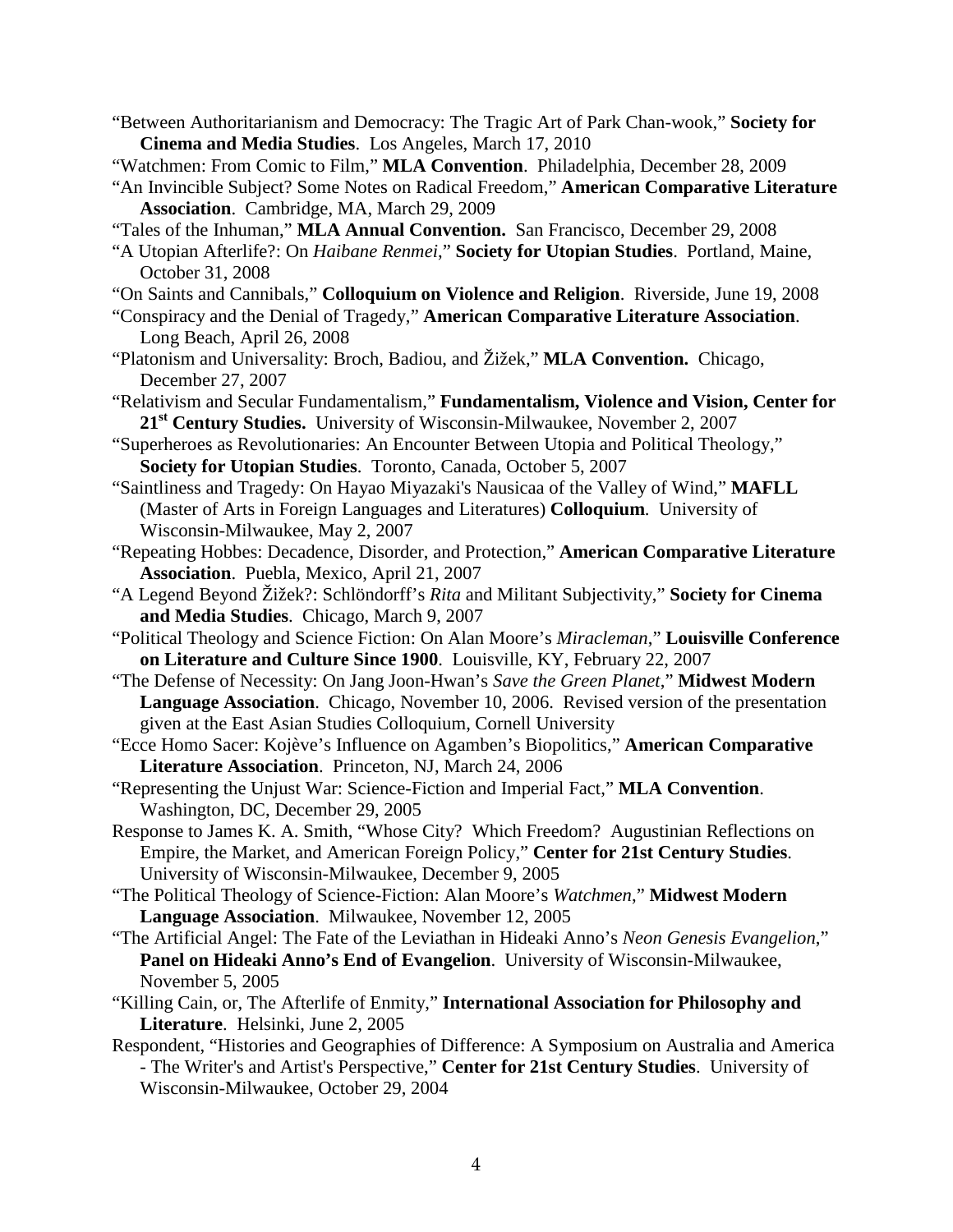- "The Saturnalia of Two Nihilisms," **American Comparative Literature Association**. Ann Arbor, MI, April 16, 2004
- "Revolution as Tragedy: Miyazaki's Critique of Utopian Politics," **National Popular Culture Association and American Culture Association**. San Antonio, TX, April 7, 2004
- "On Tyranny and Terror," **MAFLL** (Master of Arts in Foreign Languages and Literatures) **Colloquium**. University of Wisconsin-Milwaukee, December 5, 2003
- "Saturnalia of the Automatons," **Anomalia: The Figure of the Serial-Killer and the Modern Imaginary**. Concordia University, Montréal, November 1, 2003
- Respondent, "The Films of Anne-Marie Miéville: Space, Gender, Identity," **Film Studies Symposium.** University of Wisconsin-Milwaukee, September 13, 2003
- Participant, "Evil and International Affairs: Moral Rhetoric, Reality and Responsibility," **Carnegie Council on Ethics and International Affairs Faculty Development Workshop**. McGill University, June 2-6, 2003
- Panelist, "Seminar and Speak-Out on the War in Iraq," **Center for 21st Century Studies**. University of Wisconsin-Milwaukee, April 17, 2003
- "Strange Adversaries and Invisible Bedfellows: The Gnostic Theologies of Postmodernism," **American Comparative Literature Association**. California State University-San Marcos. April 6, 2003
- "Saint Paul, Critic of Postmodernism: Rethinking Communism through Christianity in the Recent Work of Alain Badiou and Slavoj Žižek," **MAFLL** (Master of Arts in Foreign Languages and Literatures) **Colloquium**. University of Wisconsin-Milwaukee, March 12, 2003
- Respondent, "Text and Context of Korean Cinema: Crossing Borders," **9th Annual Hahn Moo-Sook Colloquium in the Korean Humanities.** George Washington University, October 26, 2002
- "The Political Theology of the Apocalypse: Representing the End-Times in *Left Behind* and *Frailty*," **BAGS** (Bachelor of Arts in Global Studies) **Colloquium**, **Center for International Education**. University of Wisconsin-Milwaukee, October 23, 2002
- "Poetry as Perjury: The End of Art in Hermann Broch and Paul Celan," **MLA Annual Convention.** New Orleans, December 30, 2001
- "The Unity of Poetry and Philosophy in Revelation," **American Comparative Literature Association.** Yale University, February 25, 2000
- "Notes toward a Religious Criticism," **Comparative Literature Colloquium.** Cornell University, March 22, 1999
- "Robbed of Sentences: Readerly and Writerly Ascesis in Franz Kafka's 'In the Penal Colony,'" **Comparative Literature Colloquium.** Cornell University, September 26, 1996
- "Secrecy, Sacrifice, and Responsibility: The Return to Oedipus and Abraham by Jean-Joseph Goux and Jacques Derrida," **Blockseminar:** *Die Unhintergehbarkeit der Moderne* **(The Impossibility of Going Beyond the Modern)**. The University of Bielefeld, Germany, July 18, 1996
- "Tarkovsky and the Time-Image," **Literature and Ethics: An Interdisciplinary Conference**. University of Wales, Aberystwyth, July 7, 1996. Also presented at **The Limits of Philosophy,** DePaul University, May 18, 1996
- "The Virtual Spaces of Modern Cinema," **Virtual Incorporations: International Association for Philosophy and Literature**. Villanova University, May 10, 1995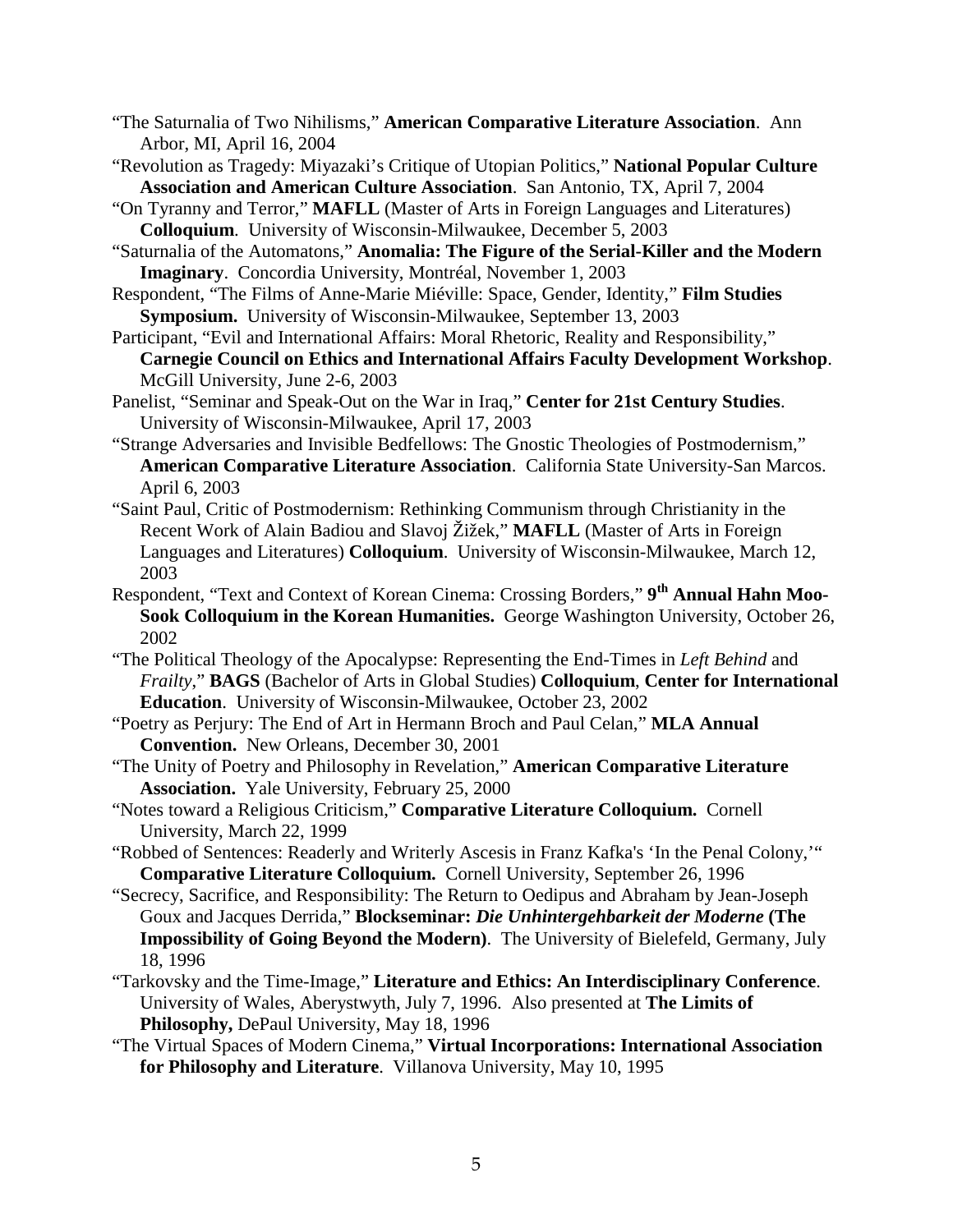### **Conferences and Seminars Convened**

- Co-Organizer (with Merry Wiesner-Hanks), **Debt,** an International Interdisciplinary Conference sponsored by the Center for 21st Century Studies. University of Wisconsin-Milwaukee, April 30-May 1, 2010
- Chair and Organizer, "Alan Moore: Comics Visionary, **MLA Convention**. Philadelphia, December 28, 2009
- Chair and Organizer, "Zizek and Christianity," **MLA Convention**. Washington, DC, December 29, 2005
- Organizer, Symposium: "Religion, Violence, and the Limits of Liberalism," **Center for 21st Century Studies**. University of Wisconsin-Milwaukee, December 9, 2005
- Chair and Organizer, **Panel on Hideaki Anno's End of Evangelion**. University of Wisconsin-Milwaukee, November 5, 2005
- Co-organizer (with Patrice Petro and Marcus Bullock), **Aftermaths: Exile, Migration, Diaspora,** Interdisciplinary Conference sponsored by the UWM Center for International Education. University of Wisconsin-Milwaukee, April 22-24, 2004
- Chair and Organizer, "Demanding Satisfaction: The Last Men in the New Imperium." **Annual Meeting of the American Comparative Literature Association**.Ann Arbor, MI, April 16- 17, 2004
- Moderator, "Lessing and Modernity," **MLA Annual Convention**. New York, December 28, 2002
- Co-organizer (with Donavan Arizmendi), **Mythology and Ethics,** Interdisciplinary Conference sponsored by the Department of Comparative Literature. Cornell University, March 28-29, 1997

# **ADVISING OF GRADUATE STUDENTS**

Chair, Dissertation Committee

John Couture (2011-present) Hyongjun Moon (2010-present)

Member, Dissertation Committee

Joshua Hren (Ph.D., English-Creative Writing, December 2011) Jeremiah Webster (Ph.D., English-Creative Writing, November 2009) Justin Ponder (Ph.D., English-Literary Studies, April 2009) Ezekiel Jarvis (Ph.D., English-Creative Writing, March 2008) Julie Fey (Ph.D., English-Modern Studies, July 2006) Joanne Staudacher (Ph.D., English-Creative Writing, April 2006) Zoran Samardzija (Ph.D., English-Modern Studies, October 2005) Jamie Poster (Ph.D., English-Modern Studies, December 2004) Sharee Paull (Ph.D., English, November 2002) John Allen (Ph.D., English, May 2001)

Master's Exam Committee Chair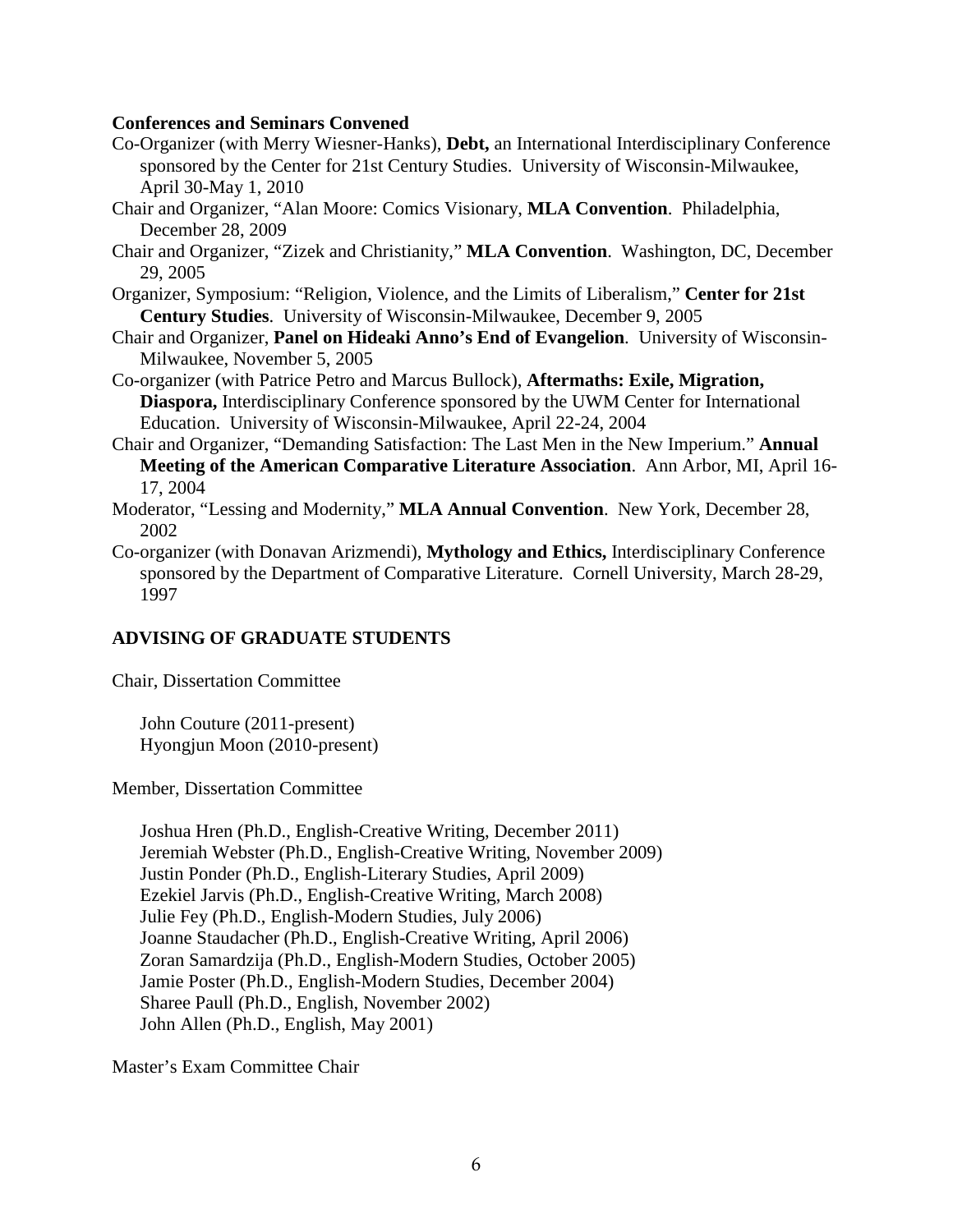Timothy Miller (M.A., Foreign Languages and Literatures, May 2012) Tuya Shagdar (M.A., Foreign Languages and Literatures, May 2007) Nathalie Ségèral (M.A., Foreign Languages and Literatures, April 2007)

Master's Exam Committee Member

Mohamed Masalkhi (M.A., Language, Literature, and Translation, September 2010) Fred Cruz (M.A., Foreign Languages and Literatures, December 2007)

# **FELLOWSHIPS, HONORS, AND AWARDS**

Faculty Fellowship, Global Studies Fellowship Program, Center for International Education, University of Wisconsin-Milwaukee, 2013-14 Research Growth Initiative Award, University of Wisconsin-Milwaukee, Spring 2008 Faculty Fellowship, Institute for Research in the Humanities, University of Wisconsin-Madison, Spring 2005 Course Development Grant: Core Course for Global Security, Center for International Education, University of Wisconsin-Milwaukee, 2004 Course Development Grant: Undergraduate Research Circle, Center for International Education, University of Wisconsin-Milwaukee, 2004 Faculty Fellowship, Center for 21<sup>st</sup> Century Studies, University of Wisconsin-Milwaukee, 2002-03 Faculty Fellowship, Cultures and Communities, University of Wisconsin-Milwaukee, 2002-03 (declined) Faculty/Staff Development Award, 2001-02 Scholarship of Engagement Mini-Grant, Institute of Service Learning, 2001 Course Development Grant, Center for International Education, 2001 Phi Kappa Phi Honor Society, 1997 Mellon Dissertation Fellowship, 1996-97 Goethe Prize (award for the best essays on German literature written at Cornell University), Spring 1996 DAAD Research Fellowship (German Academic Exchange Service), 1995-96 Sage Fellowship, Cornell University, 1992-93 Odyssey Fellowship, Ford Foundation, 1989 **UNIVERSITY AND COMMUNITY SERVICE**

Chair, **Department of French, Italian and Comparative Literature**, 2010-present

Member, **Divisional Committee** of Arts and Humanities for the College of Letters and Science, 2011-present

- Member, Advisory Committee, **Center for 21st Century Studies**, 2010-present Director, **Program in Religious Studies**, 2008-2010
- Chair, Sub-Committee for General Education Requirements, **Academic Program and Curriculum Committee**, 2006-2008
- Representative, Arts and Humanities Division, **Academic Program and Curriculum Committee**, 2006-2008